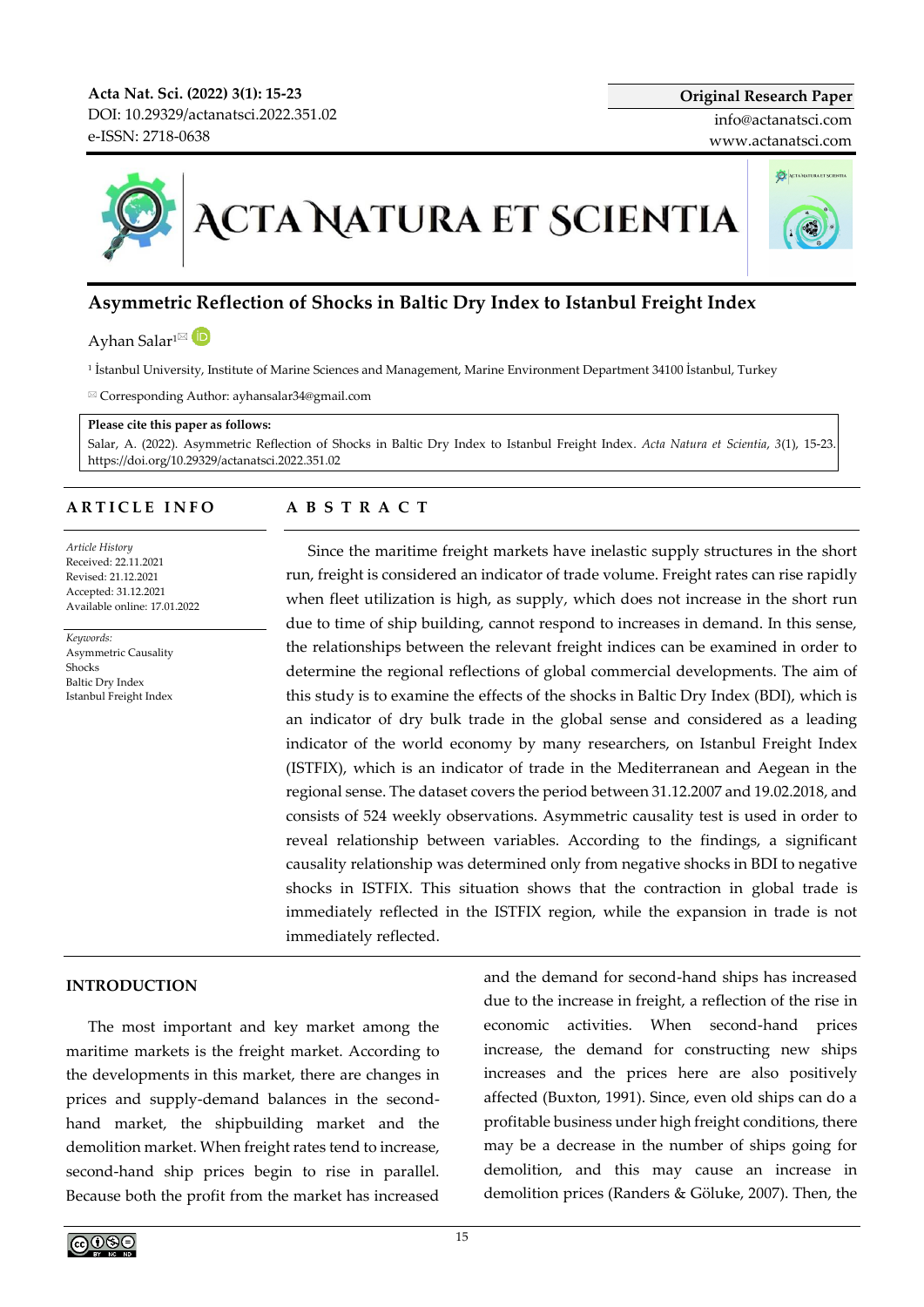situations in other markets are shaped according to the movements of the freights. This condition in freight market continues by forming continuous cycles throughout the history (Metaxas, 1988). Therefore, understanding and analyzing the behavior of freights makes it possible to take a proactive position both in freight market as well as in other maritime markets, and reduces the risks arising from uncertainty (Kavussanos et al., 2010).

In addition to ship owners, cargo owners are also directly affected by the developments in the freight market. Rising freight prices mean increased transportation costs for exporters and importers. Since this situation affects the final prices of the products, the demand for the related products is affected. Therefore, there is an interaction between transportation cost and trade volume (Korinek & Sourdin, 2010). On the other hand, although increasing transportation costs do not cause a decrease in trade in countries with intense foreign trade activities, they cause an increase in the prices of domestic products. This situation results in inflationary pressures in the domestic markets of the countries and becomes a situation that can affect the welfare of all households. Because goods transported by sea are necessary products for both industry and households (Chevallier & Ielpo, 2013). For this reason, the freight market is in an important position for both ship owners, cargo owners and the economies of countries. Consequently, many theoretical and empirical studies to understand their structures take place in the maritime literature. The results obtained from these studies may also differ. The results may vary, as the events occurring in the periods covered may differ. Or the results may change due to the way freight rates are handled. Some studies use spot rates, some studies use time charter rates, and some studies use freight indices to represent freight level in the market. Additionally, the results may differ depending on the method used, regardless of the data type. Some studies use linear methods, while others use nonlinear non-parametric methods. Of course, each method and model should be considered as parts that make up a whole by considering the subject from different angles.

The literature side of the research topic is quite wide, because due to the mentioned importance of freight, many researchers aimed to understand the mechanism and determine the affecting factors. It is difficult to cover all of them in this section and may distract us from the focus of our study. For this reason, the studies on ISTFIX in the literature will be mainly reviewed. Freights move over time by generating cyclical movements. While these cycles sometimes see very low points, sometimes they can reach very high points (Stopford, 2009). These upper peaks can present very profitable opportunities for ship owners. For this reason, it is very important to determine the factors affecting the freight on the way to the summit. In this context, in a study conducted by Açık et al. (2018), price bubbles representing the peaks in ISTFIX freights were determined, and then the factors affecting the formation of these bubbles were selected and their effect levels were examined. Exchange rate and oil price were included in the logit model as the main factors and they found that 1 unit increase in the exchange rate greatly increased the probability of bubble formation in the freight rates. This situation clearly shows the effect of the exchange rate on foreign trade and therefore on the demand of maritime transport.

Maritime transport has a derived demand structure (Branch & Robarts, 2014). For this reason, developments in the economy and any event affecting the economy may also affect maritime transport. In particular, the effects of major economies in the world on maritime transport are also very large (Efes et al., 2019). Even major economic crises cause crises in the maritime sector and freight market. The 2008 global economic crisis caused a break in the global economy. Whether this break also causes a break in the ISTFIX indices has been examined by Köseoğlu & Mercangöz (2012). As a result of the analyzes they applied with unit root tests with structural breaks, they determined that the 2008 crisis caused a break in the freight rates in the region. This situation reveals once again the dependence of shipping on the global economy. It also reveals the importance of leading indicators for maritime.

Macroeconomic indicators used to measure the economic situation are generally kept on a monthly, quarterly or annual basis. However, even a few days in maritime transport have a great importance on profitability. In this respect, the need for higher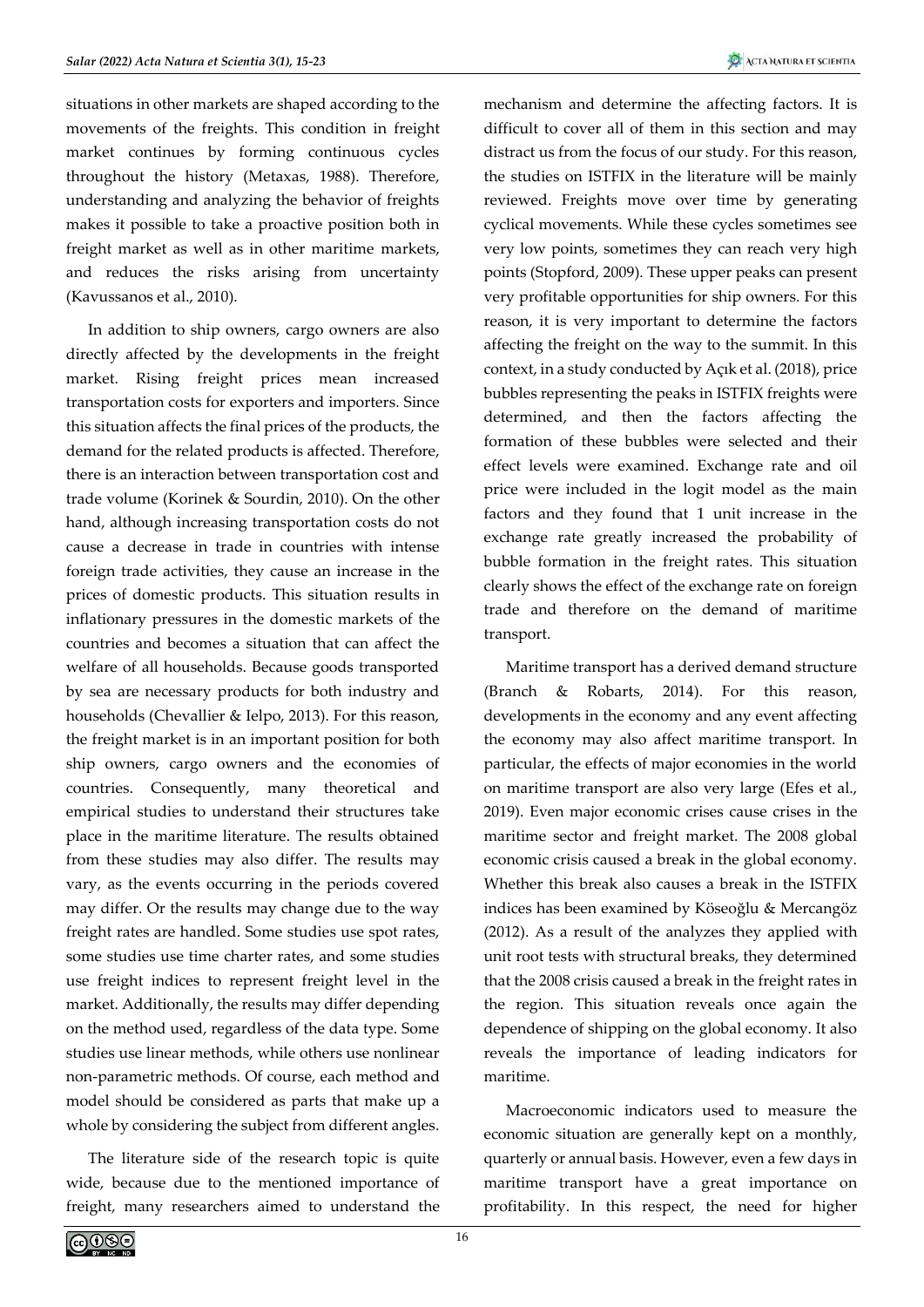frequency indicators representing the economic situation is obvious. Setting off with this research question, Başer & Açık (2018) examined whether the Turkish stock market could be used as a leading indicator for freights in the ISTFIX region. Thus, they aimed to determine a leading indicator for maritime transport by taking advantage of the immediate reflection of the economic situation in the country to the stock market. According to their results using asymmetric causality analysis, negative shocks in the stock market are the cause of negative shocks in the freight index. This shows that the negative news and events in the country are reflected instantly on maritime transport and reveals that the stock market can be used as a leading indicator for possible future demand decreases.

The prices of products in the world are both affected by the demand for them and affect the demand for them. Therefore, there is a possible relationship between demand and price (Radetzki, 2008). As a result of increased demand, the prices of commodities may increase and there may be a slight decrease in demand as a result of this increased price. Or demand may increase as a result of decreasing price. Therefore, there is likely to be a correlation between commodity prices and freight levels. Setting out with this research question, Açık & Başer (2020) aimed to determine whether there are significant asymmetrical relationships between the freights in the ISTFIX region and the prices of the major transported goods in the region. As a result of their analyses using steel, coal and wheat prices, it has been observed that the relationship among wheat prices differed partially. While there is a positive to positive and negative to negative relationship in coal and steel prices, there is a positive to negative and negative to positive relationship among wheat prices. It shows that the interaction may differ according to the type of commodity.

Results of the research study, conducted by Zeren & Kahramaner (2019), are closely corelated with the obtained results of this study. Zeren & Kahramaner (2019) examined the relationship between BDI and ISTFIX using cointegration and causality analysis methods. According to the obtained results, they determined a significant causality relationship from the BDI variable to the ISTFIX variable. The main

reason for this is the transportation of large tonnage cargoes in BDI and the transportation of the cargoes coming with these vessels to the distribution points by ISTFIX vessels, which are smaller tonnage vessels. Because large ships cannot carry cargo to every region due to the different demands on parcel sizes and the technical capacity limits of regional ports. For this reason, large parcels should be divided into smaller parcels and to be moved to different regions.

When the literature is examined in general, all studies can be seen as a part of a whole. The study, which is in parallel with our point of view, is the study by Zeren & Kahramaner (2019). However, their results considered the relationship as one-dimensional. There may also be positive and negative dimensions of the relationship. In our study, we aimed to improve the size of the research by using asymmetric analysis, taking into account possible differentiations according to negative and positive situations in the relationship. In this respect, we aimed to make an original contribution to the literature by presenting a complementary study.

In this study, it is aimed to examine the possible impact from global markets to regional markets such as ISTFIX in order to understand the behavior of the index, which has not been the subject of empirical studies much. Although the tonnage of ships in the region is relatively small, the cargoes transported constitute very important added value for the economy of the region. In addition, the transported tonnage is on a scale that cannot be underestimated in terms of economic value. For this reason, any information that provides an understanding of the possible current structure and future movement of freight in the region is an important element that interests many stakeholders. In this respect, it is aimed to determine whether the shocks in the Baltic Dry Index, which is considered to be the most important indicator of the global maritime market, have an effect on ISTFIX, and if so, in what direction. The main reason for this is that since BDI is an indicator on a global scale and represents raw material traffic, it responds more dynamically to macroeconomic events and expectations about the future situation of the economy. Thus, the reaction movements in the BDI may cause and lead the reaction movements in the regional freight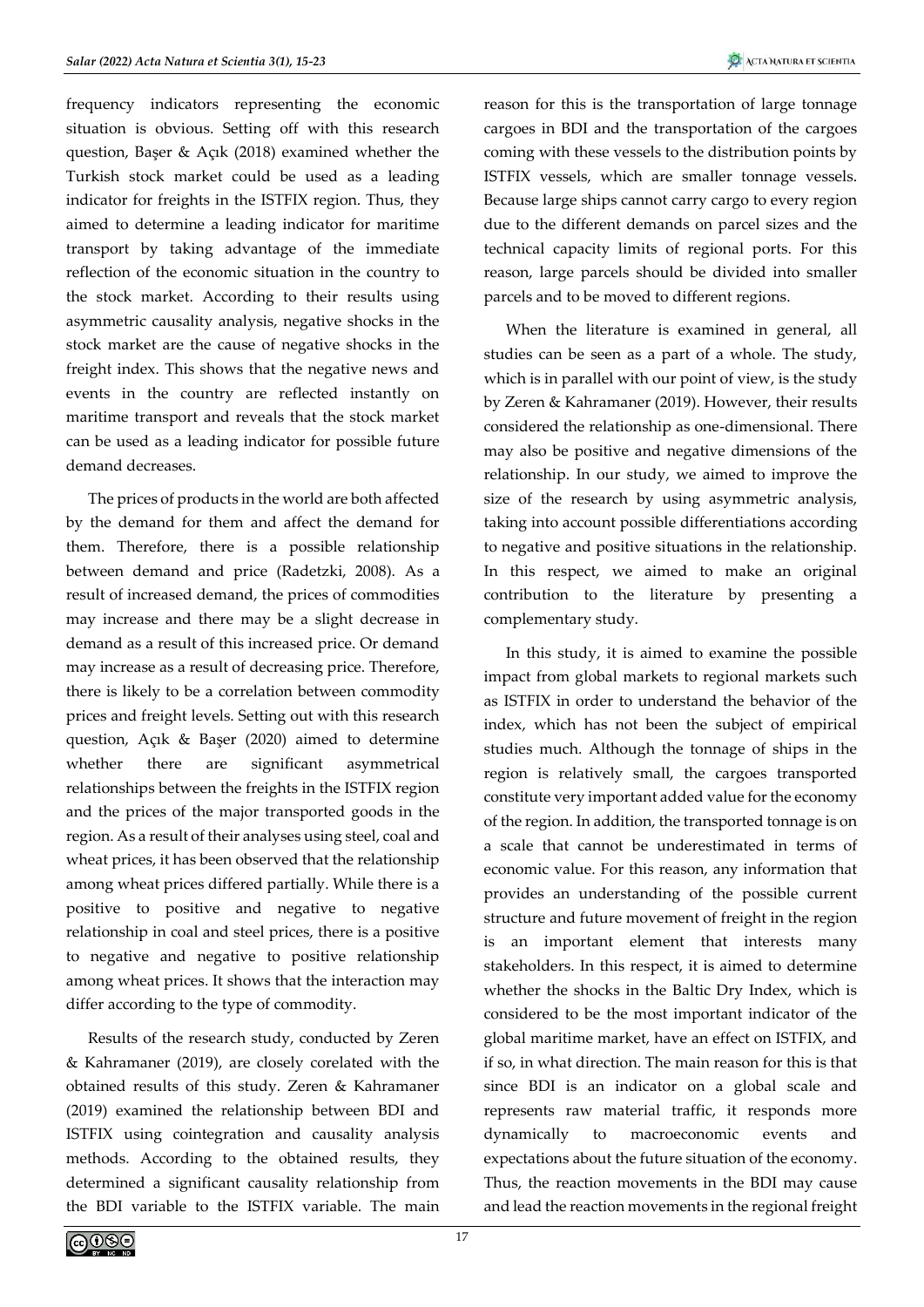markets. When the structure of the data was examined, it was decided to apply the asymmetric causality analysis since it was seen that the dataset was far from linearity and deviated too much from the mean. Thus, the possible relationships between the shocks contained in the variables can be examined with four different combinations by implemented method. According to the findings, negative responses (shocks) in the BDI cause negative responses (shocks) in the ISTFIX index. Negative events in the international market are felt first in BDI and then in ISTFIX. Therefore, BDI can be used as a leading indicator for regional freight markets and relevant stakeholders can take proactive positions for future moves by following BDI. As one of the few studies in the literature that examines the possible relationship between global and regional indices, this study is thought to present an original contribution.

In the second part of the study, the data set and method used in the research are introduced. In the third part, the results of the applied analyzes are presented. In the last part, general evaluations and suggestions for future work are presented.

### **MATERIAL AND METHOD**

BDI and ISTFIX variables are used in the research. BDI variable is one of the most important indicators of dry cargo transportation. It can be stated that it represents the income level for the ship owners and the transportation cost for the cargo owners (Geman, 2009). It can provide signals for possible future production activities by showing the current situation in international raw material transport and demand (Lawson, 2008; Langdana, 2009). It consists of a combination and weighted average of many dry bulk shipping routes on a global scale. In addition to such main indices, there are also local indexes that measure regional maritime traffic. The ISTFIX index is an index developed to monitor the situation in the market of coaster-type ships that trade mainly in the Black Sea, the Marmara, the Mediterranean and the Continent (Ünal & Derindere Köseoğlu, 2014). Such indices are very useful tools for keeping track of both the level of current transport incomes for shipowners and the level of current transport costs for cargo owners. They can also be followed to ensure transport safety for policy makers.

The dataset used covers the period between 31.12.2007 and 19.02.2018 and consists of 524 weekly observations. The ISTFIX variable is an index value published weekly. To match the dataset, analyzes were performed by taking the weekly averages of the daily values for the BDI variable. The movements of the variables in the period under consideration are presented in Figure 1. Although their general trends are similar, differences in their movements can be observed in some periods. In addition, the effects of the 2008 crisis can be seen very clearly in the chart. Both indices, which saw historical peaks, suddenly saw historical lows with the effect of shrinking demand and increasing ship supply.

Descriptive statistics of the variables used in the study are presented in Table 1. The table also includes the return series consisting of the log differences of the series. According to the descriptive statistics of the raw and return series, inferences can be made about the structure of the series. For example, according to the maximum return values, BDI showed a maximum increase of 42% in a week, while ISTFIX showed a maximum increase of 9.5%. According to the minimum return values, while BDI depreciated at most 43% in one week, ISTFIX depreciated at most 23%. According to these results, it can be said that BDI has a much more volatile structure. In addition, variability can be measured according to the ratio of the standard deviation to the mean. When we proportion for BDI values, a value of 105% is obtained, while this ratio is 36% for ISTFIX. The standard deviation of the BDI variable is higher than its mean. This is another important sign that the variability is much greater in BDI. In addition, high Kurtosis values indicate high tail effects in the series. This situation distorts the normal distribution properties of the series and generates a major obstacle to obtaining appropriate results with linear methods. For this reason, the application of a nonlinear method such as asymmetric causality analysis is necessary in order to achieve significant results.

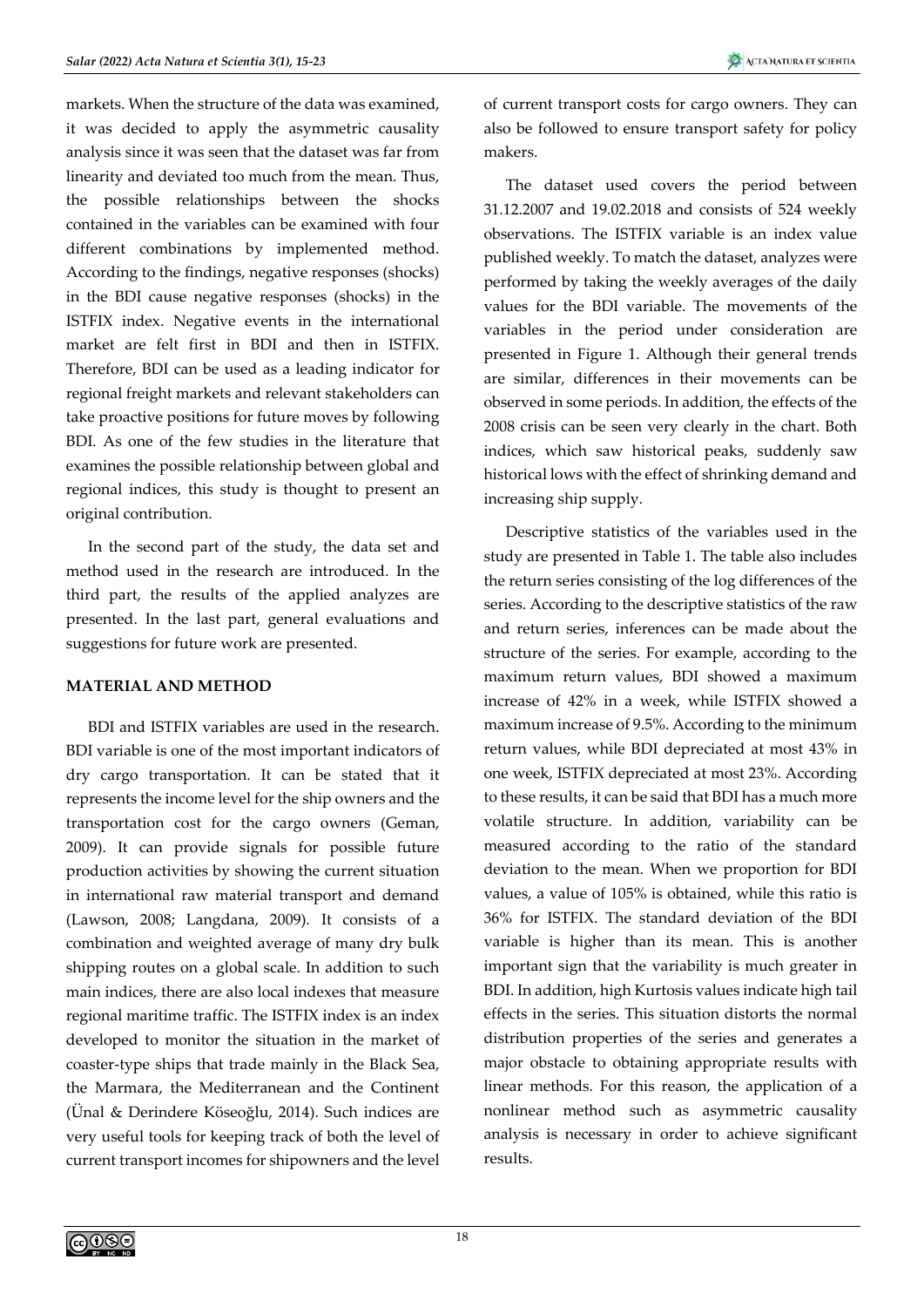

**Figure 1.** Graphical display of the variables (Bloomberg, 2018; ISTFIX, 2018)

**Table 1.** Descriptive statistics of the variables (Bloomberg, 2018; ISTFIX, 2018)

| <b>Variables</b> |         |        |          | <b>BDI ISTFIX R BDI R ISTFIX</b> |
|------------------|---------|--------|----------|----------------------------------|
| Mean             | 1879.7  | 724.8  | $-0.003$ | $-0.000$                         |
| Median           | 1155.5  | 646.0  | $-0.001$ | 0.000                            |
| Maximum          | 11612.0 | 1889.0 | 0.428    | 0.095                            |
| Minimum          | 291.0   | 539.4  | $-0.434$ | $-0.236$                         |
| Std. Dev.        | 1975.7  | 262.0  | 0.095    | 0.027                            |
| Skewness         | 2.79    | 3.08   | $-0.122$ | $-2.19$                          |
| Kurtosis         | 11.01   | 11.98  | 4.49     | 18.3                             |
| Jarque-Bera      | 2086.5  | 2591.1 | 49.9     | 5558                             |
| Probability      | 0.00    | 0.00   | 0.00     | 0.00                             |
| Observations     | 524     | 524    | 523      | 523                              |

It is decided to apply the asymmetric causality test proposed by Hatemi-J (2012) to determine the relationship between the BDI and ISTFIX indices in this study. The method used distinguishes shocks in variables as positive and negative. It then tests the relationship between shocks with four combinations (Shahbaz et al., 2017). Thus, any negative shock or positive shock does not have to stay in a relationship only with its own kind. In other words, significant relationships can be detected between positive shocks and negative shocks, and positive and negative shocks can also enter into statistical relationships among

themselves. Considering that the players or variables in the market may react differently to the shocks they are exposed to, these findings are quite compatible with the market realities. This makes the findings of the method used valuable. There is no requirement for stationarity in the series in which the asymmetric causality test is applied. Instead, the maximum degrees of integration are determined (Umar & Dahalan, 2016), and it is decided whether an extra lag should be added to the estimated VAR models (Hatemi-J & Uddin, 2012). This is mainly because the method follows a Toda & Yamamoto (1995) process.

In the asymmetric causality test, the cumulative sums of the positive and negative shocks in the series are obtained, so that the relationships between different combinations can be tested. The cumulative shocks in BDI and ISTFIX can be expressed mathematically as equations (1) and (2):

$$
BDI_t^+ = \sum_{i=1}^+ \varepsilon_{1i}^+, BDI_t^- = \sum_{i=1}^- \varepsilon_{1i}^- \tag{1}
$$

$$
ISTFIX_t^+ = \sum_{i=1}^+ \varepsilon_{2i}^+, ISTFIX_t^- = \sum_{i=1}^- \varepsilon_{2i}^- \tag{2}
$$

In the next process, the null hypothesis of noncausality is tested by using Wald statistics in the analyzes applied using the cumulative sums of shocks (see Hatemi-J (2012) for detailed information).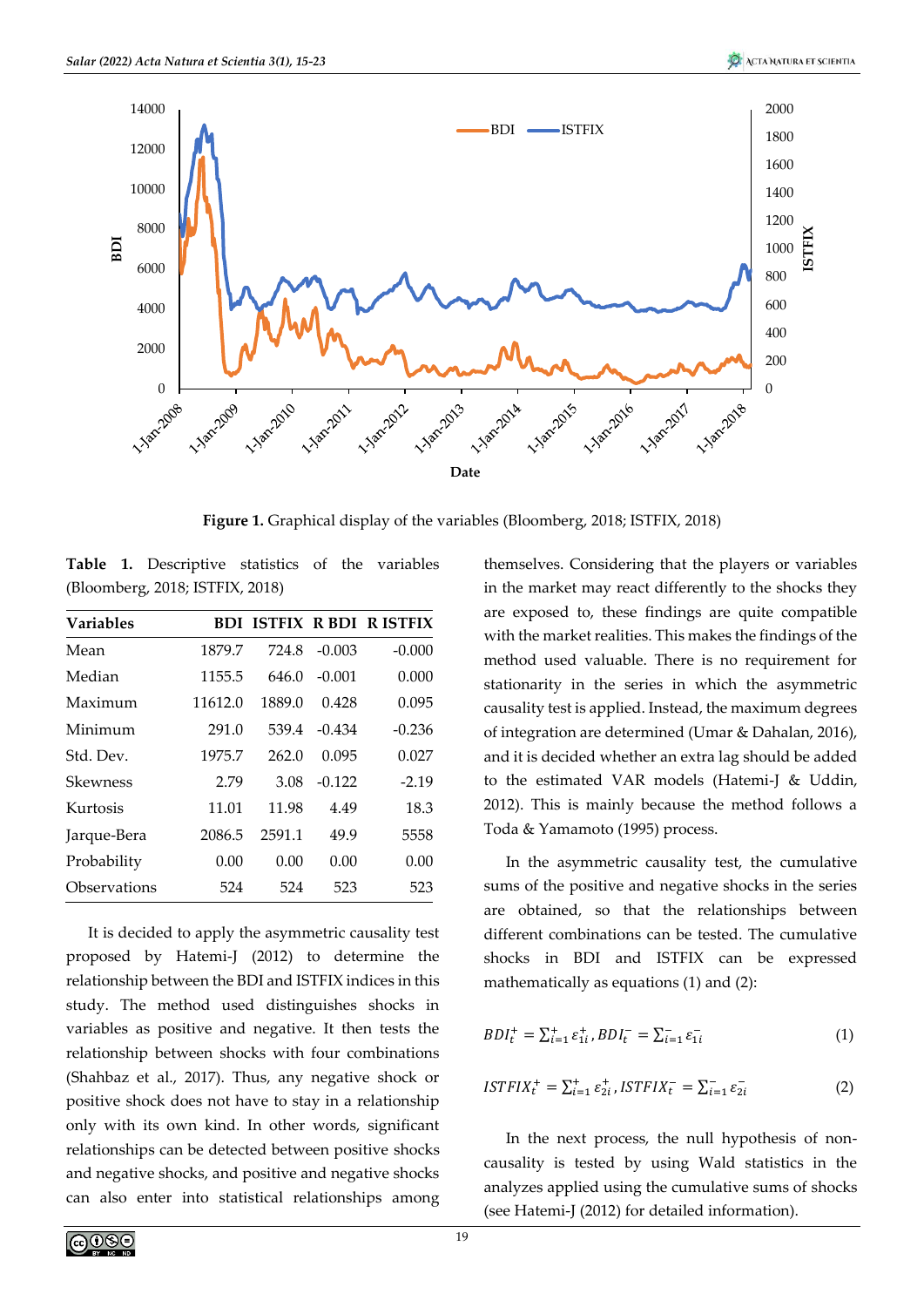The maximum degree of integration can be determined by unit root or stationarity tests. If a unit root is detected in one or both series, the maximum integration degree is determined as 1 and analyzes are performed considering this value. To determine this, it is preferred to apply augmented Dickey-Fuller (ADF) (Dickey & Fuller, 1979) and Kwiatkowski-Phillips-Schmidt-Shin (KPSS) (Kwiatkowski et al., 1992) tests.

The ADF test is a unit root test, and the null hypothesis indicates that the series contains a unit root. The ADF test, which is simply an improved version of the DF test, can be shown as follows (equation 3):

$$
\Delta y_t = \alpha y_{t-1} + x_t' \delta + \beta_1 y_{t-1} + \beta_2 y_{t-2} + ... + \beta_p y_{t-p} + v_t
$$
 (3)

Then, using the t statistic presented in equation (4), it is tested whether there is a unit root in the series:

$$
t_{\alpha} = \hat{\alpha} / (se(\hat{\alpha})) \tag{4}
$$

According to the final result obtained by calculating t stat, the null of unit root hypothesis is tested (see Dickey & Fuller (1979) for detailed information). The KPSS test, on the other hand, is the stationarity test and the null hypothesis shows that the series are stationary. The calculation process can be expressed simply as equation (5):

$$
y_t = x_t' \delta + v_t \tag{5}
$$

Then, unlike the ADF test, the test statistic is calculated using the LM test in order to determine whether the series is stationary or not (equation 6):

$$
LM = \sum_{t} S(t)^2 / (T^2 f_0) \tag{6}
$$

According to the obtained LM statistics, the null hypothesis that the series are stationary is tested (see Kwiatkowski et al. (1992) for detailed information). Considering these two tests as supportive and complementary tests, they have included in the analysis.

In the method used, bootstrap simulation technique is used to calculate the critical values, and this eliminates the necessity of having a normal distribution of the data used in the analysis. Considering that the structure of most financial series is subject to many unexpected events and shocks, this provides a great advantage (Hatemi-J, 2012). GAUSS statistical software and codes are used for the analysis.

### **RESULTS AND DISCUSSION**

For the asymmetric causality test to be applied, the series do not have to be stationary. The maximum integration degrees need to be known. Accordingly, ADF and KPSS tests were applied to the series and presented the results in Table 2. The null hypothesis of the ADF test states that the series contains a unit root. The null hypothesis of the KPSS test states that the series is stationary. According to the results obtained, the ADF test shows that both variables do not contain unit roots at the level at 90% confidence level, while the KPSS test shows that both variables are not stationary at the level. When the results of the ADF test were considered at the 95% confidence level, the null hypothesis can only be rejected for the BDI variable. According to these results, based on the results of the KPSS series, it was decided that the series are not stationary, and their integration degree is 1. The analyzes were conducted in the next process accordingly.

GAUSS codes were used while performing the asymmetric causality test. The maximum number of lags was set as 12. Akaike information criterion (AIC) was chosen as the information criterion used to determine the most appropriate lag. It was also applied 1000 bootstrap simulations to calculate critical values. The maximum integration degree was determined as 1 as a result of the stationarity test. The test results applied as a result of all these values are presented in Table 3. According to the test results presented for 4 combinations, the null hypothesis of non-causality was rejected for only 1 result. According to this result, negative shocks in BDI are the cause of negative shocks in ISTFIX. Negative news in the BDI is also reflected in the ISTFIX index. However, no causal relationship was found between positive shocks.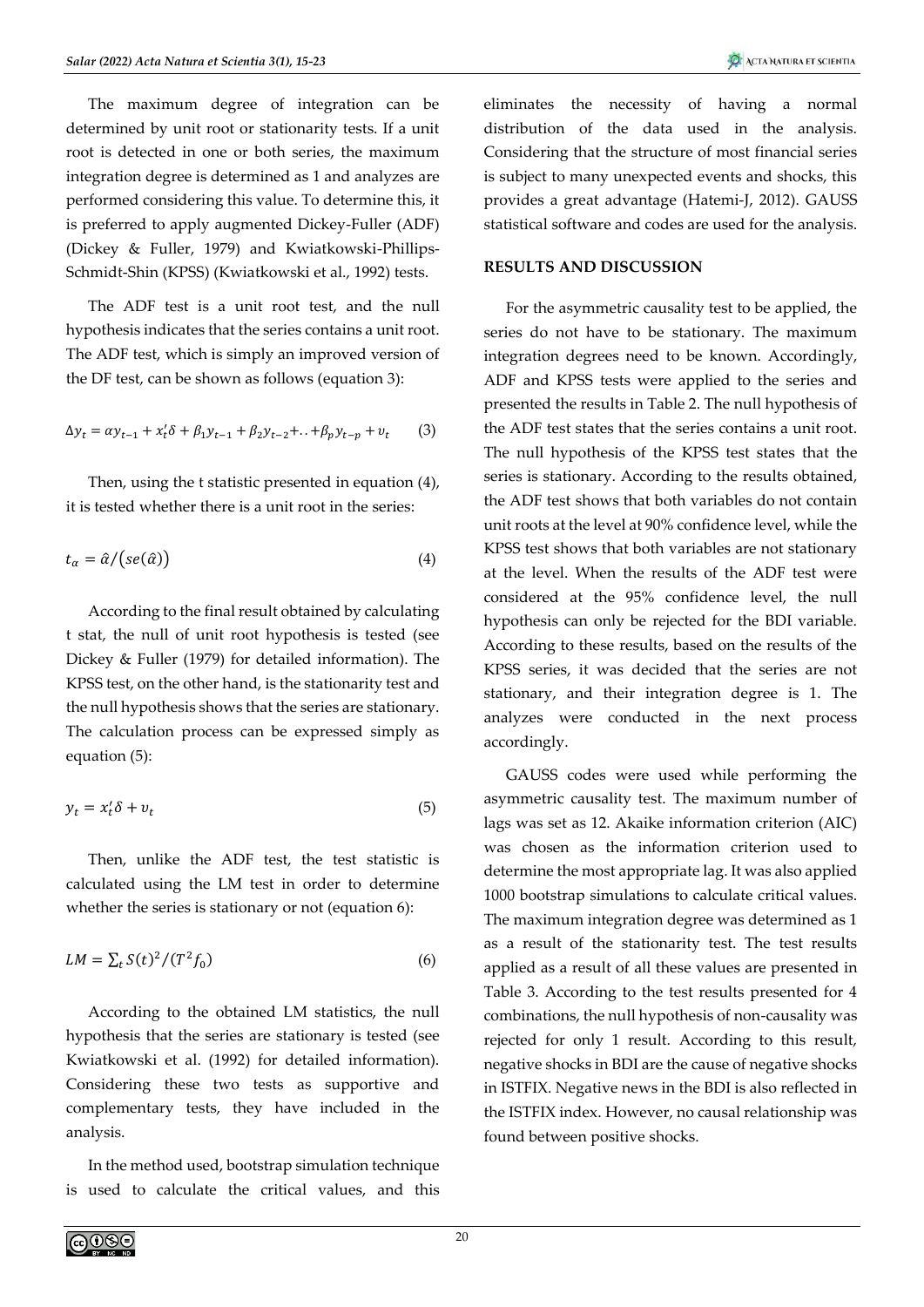| <b>Test</b> | Variable      | Level       |                            | <b>First Difference</b> |                            |  |
|-------------|---------------|-------------|----------------------------|-------------------------|----------------------------|--|
|             |               | Intercept   | <b>Trend and Intercept</b> | Intercept               | <b>Trend and Intercept</b> |  |
| ADF         | <b>BDI</b>    | $-2.9662**$ | $-3.5904**$                | $-14.505***$            | $-14.511***$               |  |
|             |               | (0.048)     | (0.0315)                   | (0.000)                 | (0.000)                    |  |
|             | <b>ISTFIX</b> | $-2.6545*$  | $-2.6107$                  | $-8.0441***$            | $-8.0817***$               |  |
|             |               | (0.082)     | (0.275)                    | (0.000)                 | (0.000)                    |  |
| <b>KPSS</b> | <b>BDI</b>    | 1.7545      | 0.2427                     | $0.0894*$               | $0.0198*$                  |  |
|             | <b>ISTFIX</b> | 0.9412      | 0.2189                     | $0.1458*$               | $0.0302*$                  |  |

**Table 2.** Results of unit root and stationarity test

*Note:* ADF critical values: -2.57 for \*10%, -2.87 for \*\*5%, -3.44 for \*\*\*1% at Intercept; -3.13 for \*10%, -3.42 for \*\*5%, -3.98 for \*\*\*1% at Trend and Intercept. KPSS critical values: 0.34 for \*10%, 0.46 for \*\*5%, 0.74 for \*\*\*1% at Intercept; 0.11 for \*10%, 0.14 for \*\*5%, 0.21 for \*\*\*1% at Trend and Intercept. P-values for ADF were included in parentheses.

|  |  |  | Table 3. Results of asymmetric causality test |
|--|--|--|-----------------------------------------------|
|--|--|--|-----------------------------------------------|

| <b>Parameters</b>      |       | $B+I+$         | $B+I-$         | $B-I-$  | $B-I+$         |
|------------------------|-------|----------------|----------------|---------|----------------|
| Optimal Lag; VAR(p)    |       | $\overline{4}$ | $\overline{4}$ | 9       | $\overline{4}$ |
| <b>Additional Lags</b> |       | 1              | 1              | 1       | 1              |
| Test Stat (MWALD)      |       | 6.33           | 2.70           | 78.0    | 6.44           |
| Asym. chi-sq. p-value  |       | 0.17           | 0.60           | $0.00*$ | 0.16           |
| Critical Val.          | $1\%$ | 13.8           | 14.5           | 23.5    | 15.5           |
|                        | 5%    | 10.0           | 10.2           | 18.4    | 11.0           |
|                        | 10%   | 8.13           | 8.18           | 15.4    | 8.57           |

*Note: B* indicates the BDI; *I* indicates the ISTFIX; \* indicates the null of noncausality hypothesis is rejected.

GAUSS codes were used while performing the asymmetric causality test. The maximum number of lags was set as 12. Akaike information criterion (AIC) was chosen as the information criterion used to determine the most appropriate lag. It was also applied 1000 bootstrap simulations to calculate critical values. The maximum integration degree was determined as 1 as a result of the stationarity test. The test results applied as a result of all these values are presented in Table 3. According to the test results presented for 4 combinations, the null hypothesis of non-causality was rejected for only 1 result. According to this result, negative shocks in BDI are the cause of negative shocks in ISTFIX. Negative news in the BDI is also reflected in the ISTFIX index. However, no causal relationship was found between positive shocks.

### **CONCLUSION**

Maritime transport is a sector that requires huge investments, since the capital costs of ships are very high in parallel with their sizes. Naturally, the expectations of investors are to obtain high returns. When the historical course of the freight markets is followed, it is seen that these earnings expectations are met in some periods. However, it is seen that there are ship owners who do business at a loss during the periods of very long stagnation. For this reason, possible variables and predictive indicators that affect freight prices are of vital importance for ship owners. It is the dream of every ship owner to minimize the risk of loss and increase the probability of gain by taking a position in the market according to signals given by these variables and indicators. Additionally, since freights constitute important transportation costs for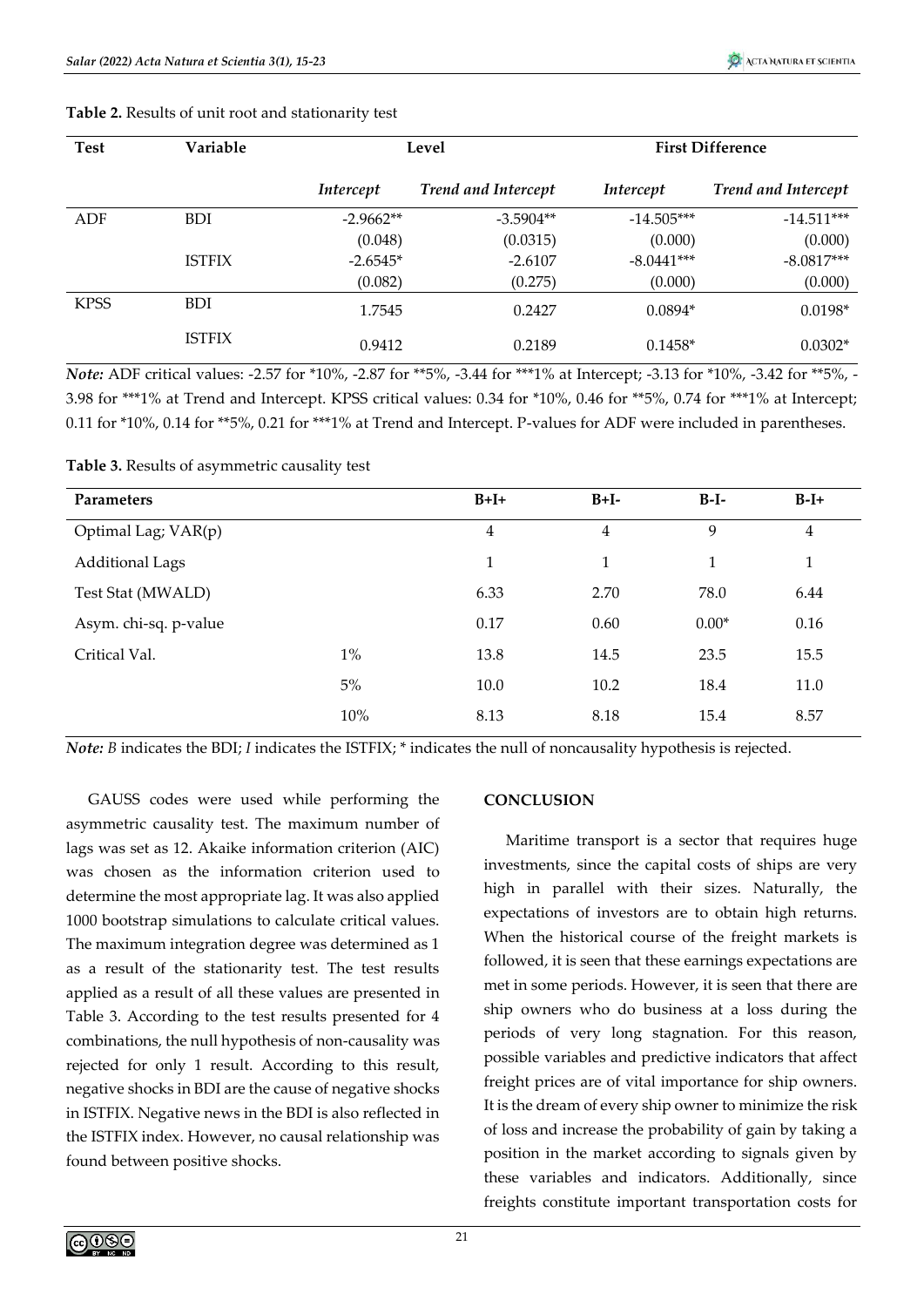cargo owners, leading indicators are needed to predict the present and future costs, and to take a commercial position accordingly. In this direction, it has been examined the possible effect of BDI, one of the global indicators for both ship owners and cargo owners, on freight rates in the ISTFIX region by causality analysis during this study. Thus, it is aimed to determine which changes in the BDI might cause and what kind of changes occur in the future ISTFIX index values. As can be seen from the descriptive statistics, the series have non-normal distribution characteristics. This shows that the variability of the series is very high and they are exposed to a lot of unexpected circumstances, especially, the volatility of the BDI variable is very high. It was decided that asymmetric causality analysis would be appropriate in order to determine the relationships between variables that are far from such a normal distribution characteristic and the analyzes are applied in this regard. According to the results of this study, the negative shocks in the BDI are the cause of the negative shocks in the ISTFIX index. Considering the basic logic of causality analysis, it is examined whether the present and past values of a single one variable explain the present and future values of other variable in a meaningful way. In this direction, the causality between negative shocks can be understood that negative shocks in the BDI variable will cause negative shocks in the ISTFIX variable in future. In this respect, both ship owners and cargo owners engaged in commercial activities in the ISTFIX region can be prepared for future changes by determining their own positions according to present negative developments in BDI. The relationship between negative shocks may be due to differences in cargo types. While cargoes transported in BDI, mostly, consist of cargoes such as iron ore, coal and wheat; processed products such as steel are also transported in ISTFIX. Therefore, decreases in raw material demand may indicate that there will be decreases in future economic activities. This may cause a decrease in ISTFIX freight levels. Another reason may be the effect from oil prices. The decrease in costs may be reflected as a decrease in freight, and this may occur primarily on large ships in the BDI region. Of course, in order to speak more clearly, it is necessary to analyze empirically by including oil prices in the model.

In future studies, the relationship between the variables can be examined with different methods. Since the cargoes of the ships used in the BDI index and the ships used in the ISTFIX index are different, the demand structures for these cargoes are also different. For this reason, developments that affect one index may not affect the other index or may affect it less. Methods that can include the characteristics of the cargoes in the analysis can provide more comprehensive results. In addition, while the relationship between the index is significant in some periods of time, it may not exist in some periods. This situation can be analyzed by methods such as the timevarying approach. Furthermore, it can be discussed which factors developed in periods of causality and what the possible effects of these factors might be. Thus, inferences can be made about how the freights will react against similar circumstances that are likely to develop in future.

# **Compliance With Ethical Standards**

### **Conflict of Interest**

The author declares that there is no conflict of interest.

# **Ethical Approval**

For this type of study, formal consent is not required.

### **REFERENCES**

- Açık, A. Başer, S. Ö., & Ertürk, E. (2018). What triggers the ISTFIX bubbles? *International Journal of Economics and Innovation, 4*(2), 119-135. <https://doi.org/10.20979/ueyd.434031>
- Açık, A., & Başer, S. Ö. (2020). Asymmetric causality from commodity prices to shipping markets: An empirical research on ISTFIX region. *World Review of Intermodal Transportation Research*, *9*(1), 47-62. <https://doi.org/10.1504/WRITR.2020.106445>
- Başer, Ö. S., & Açık, A. (2018). Stock market as an indicator of maritime transport demand: An evidence from Turkey and ISTFIX region. *Journal of Kastamonu University Faculty of Economics and Administrative Sciences*, *20*(4), 7-22.
- Bildirici, M. E., & Turkmen, C. (2015). Nonlinear causality between oil and precious metals. *Resources Policy, 46*(2), 202-211. <https://doi.org/10.1016/j.resourpol.2015.09.002>